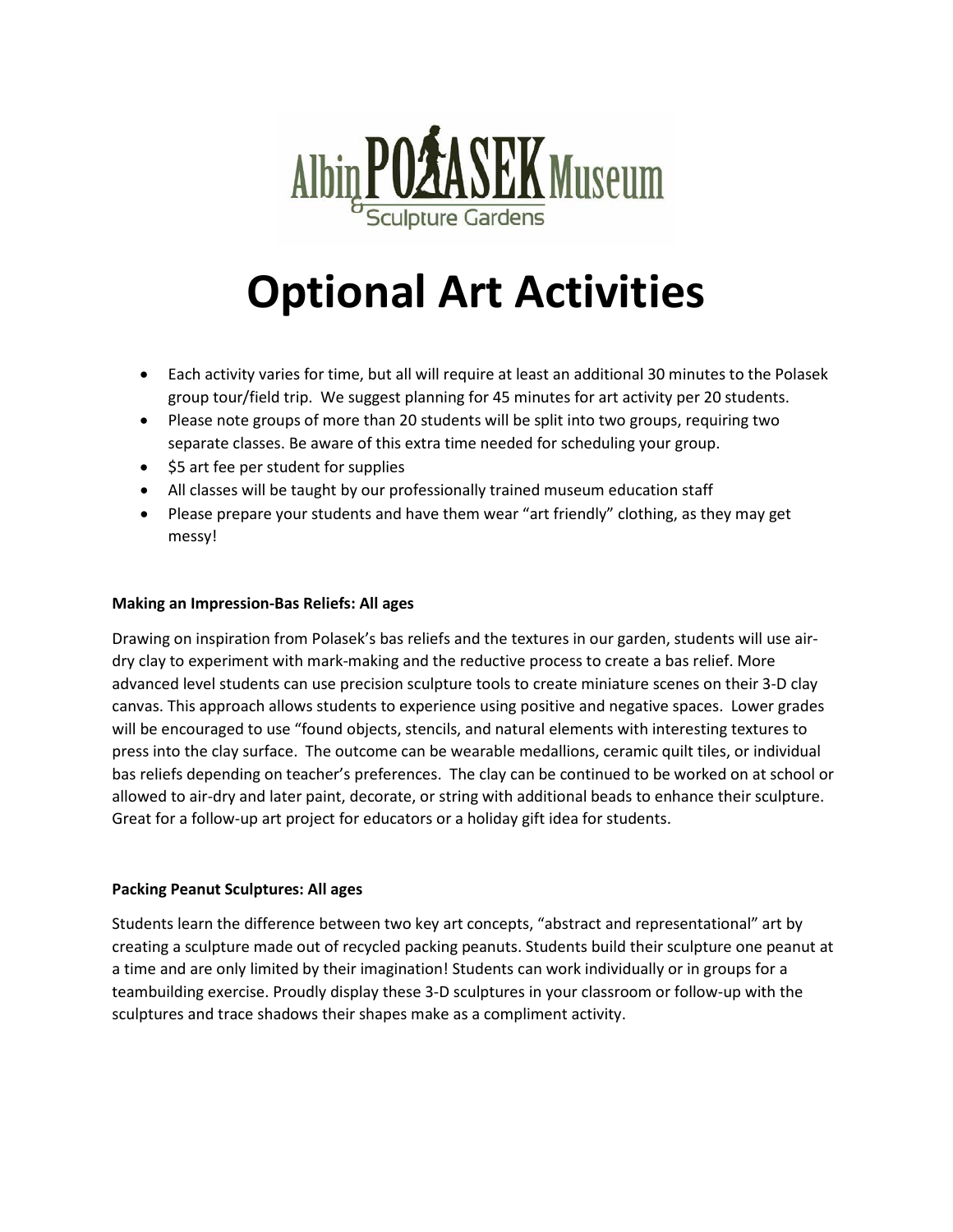#### **Tinfoil Figures: All ages**

Get your students thinking about form and proportion with this activity! Each student will choose a "natural pose" to shape their figure in using scissors and tinfoil. Students may participate by acting as each other's gesture models. Once completed, teachers can continue with "Step Two" shadow drawing for a later lesson plan. Take the completed sculpture outside and sketch the changing shadows for a Plein Air activity as the sun shifts throughout the day.

## **Hand Bowls: All ages**

Using the anatomy of their own hand as a reference, students will create a hand-shaped bowl with airdry clay. Each student will be given a clay slab on which they will trace the outline of their hand and cutout using clay tools. The hand can then be decorated with meaningful words, designs, or follow the pattern of their own palm lines. This is an experiment with creativity and texture! When the student is happy with their design the hand will be transferred to a paper bowl to take home, allowed to harden, and take on the bowl shape. The clay can be continued to be worked on at school or allowed to air-dry and later paint, decorate, to enhance their sculpture. Great for a follow-up art project for educators or a holiday gift idea for students.

## **Interactive Clay Gestures: All ages**

Your students will love this interactive activity; one-part modeling class and one-part gestures! After learning about classical sculpture, students will be arranged in a circle formation, allowing the center of the room free. A volunteer will be selected to be our sculpture model. Lower grades may pull a suggestion from a bowl of gestures, and upper level student can improv their own pose. The model will strike a pose and the class has just three minutes to quickly create a clay gesture sculpture of the pose. This will encourage them to look at overall form and shape and pay attention to human anatomy. At the end of three minutes a different student will strike a pose and the timer will be reset. The last 15 minutes of class, students will prefect their last sculpture and take home an air-dry clay figure which can be reworked at school or home, and or painted when dry.

## **Straw Magic with Watercolor: Grades 6-12**

Inspired by our floral gardens, this is a step-by-step watercolor tutorial for beginners. Students will paint a classic cherry blossom scene and try out a cool technique for painting tree and flowers using straws as as pipette droppers and brushes. This is all about the art of "happy accidents" and exploring the medium of water color. No two cherry trees will end up the same, but all will be equally beautiful! The thick watercolor paper is acid free and is suitable for framing.